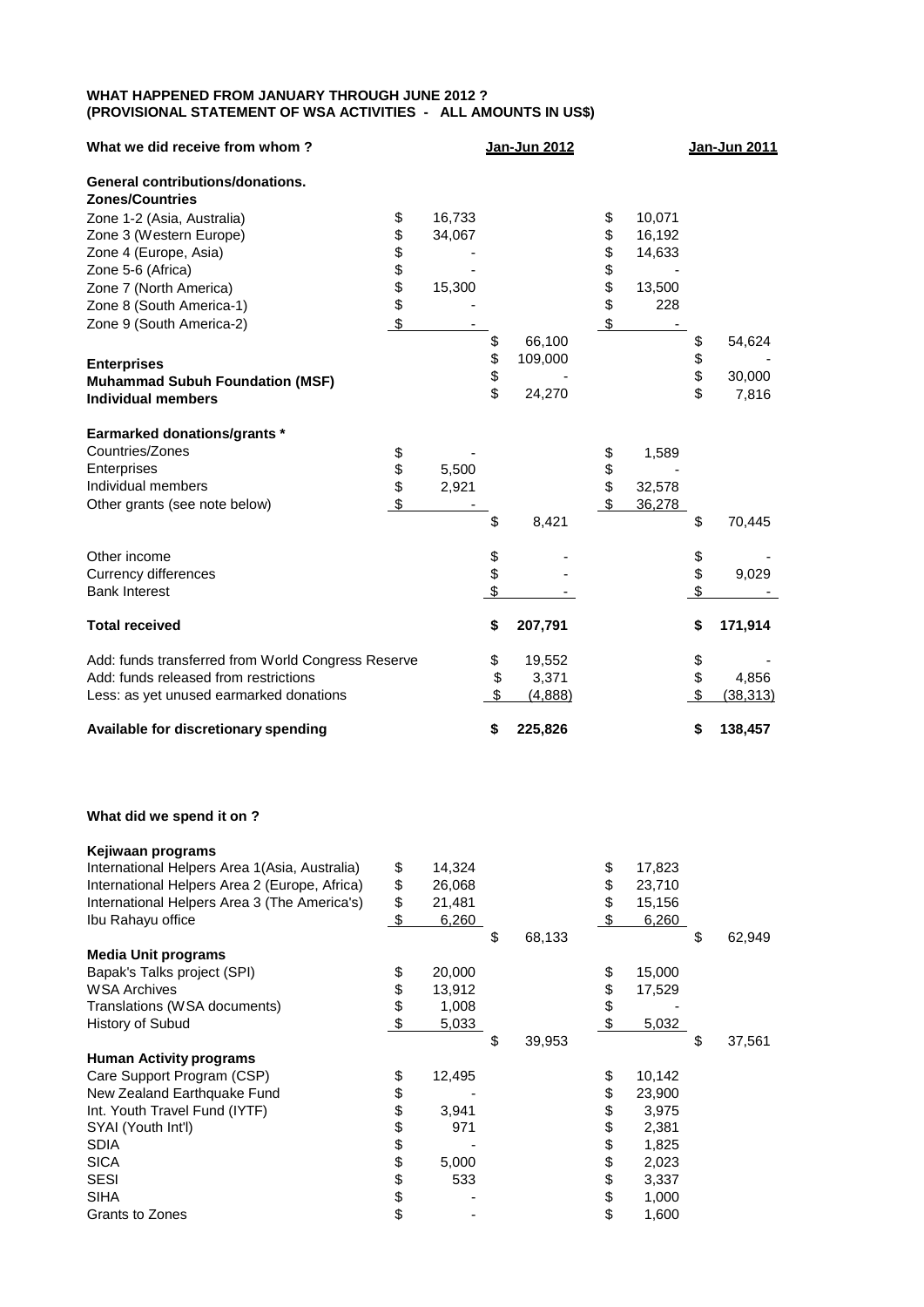| PR / Websites / Communications                         | \$     | 367    |               | \$       |                |               |            |
|--------------------------------------------------------|--------|--------|---------------|----------|----------------|---------------|------------|
| <b>External Relations</b>                              | \$     |        |               | \$       | 1,197          |               |            |
| <b>WSHPP</b><br>YES Quest (donation received and paid) | \$.    | 776    |               | \$<br>\$ | 2,637<br>7,000 |               |            |
|                                                        |        |        | \$<br>24,083  |          |                |               | 61,017     |
| <b>Total program expenses</b>                          |        |        | \$<br>132,169 |          |                | \$            | 161,527    |
| <b>Supporting services</b>                             |        |        |               |          |                |               |            |
| WSC meeting/Gatherings                                 |        |        | \$<br>28,058  |          |                | \$            | 18,087     |
| <b>WSA Chair Remuneration</b>                          | \$     |        |               | \$       | 3,250          |               |            |
| <b>WSA Chair/Deputy Chair Expenses</b>                 | \$     | 6,788  |               | \$       | 5,159          |               |            |
| Zone 1-2 (Asia, Australia)                             | \$     |        |               | \$       |                |               |            |
| Zone 3 (Western Europe)                                | \$     | 1,404  |               | \$       | 1,124          |               |            |
| Zone 4 (Europe-Asia)                                   | \$     | 1,652  |               | \$       | 1,896          |               |            |
| Zone 5-6 (Africa)                                      | \$\$\$ | 3,617  |               | \$       | 3,562          |               |            |
| Zone 7 (North America)                                 |        |        |               | \$       | 2,062          |               |            |
| Zone 8 (South America-1)                               |        |        |               |          | 1,307          |               |            |
| Zone 9 (South America-2)                               |        |        |               | \$       | 4,476          |               |            |
| WSC BoD conference calls                               | \$     | 560    |               | \$       |                |               |            |
| <b>WSA Executive:</b>                                  |        |        | \$<br>14,021  |          |                | \$            | 22,836     |
| Remunerations                                          | \$     | 26,840 |               |          |                |               |            |
| Travel, accomodation                                   | \$     | 8,110  |               | \$       | 7,848          |               |            |
| Office and admin expenses                              | \$     | 3,716  |               | \$       | 4,120          |               |            |
| Bank charges                                           |        | 1,549  |               |          | 2,425          |               |            |
| Legal fees                                             | \$     | 525    |               | \$       | 4,509          |               |            |
| Various                                                | \$     |        |               | \$       | 361            |               |            |
|                                                        |        |        | \$<br>40,740  |          |                | \$            | 42,063     |
| Pensions                                               |        |        | \$<br>8,488   |          |                | \$            | 8,240      |
| <b>Total supporting services</b>                       |        |        | \$<br>91,307  |          |                | $\sqrt[6]{3}$ | 91,226     |
| <b>World Congress preparation</b>                      |        |        | \$<br>19,552  |          |                | \$            | 2,500      |
| <b>Total expenses</b>                                  |        |        | \$<br>243,028 |          |                | \$            | 255,253    |
| <b>Surplus / (Shortfall)</b>                           |        |        | (17, 202)     |          |                |               | (116, 796) |
| Transfer from available unrestricted funds             |        |        | \$<br>17,202  |          |                | \$            | 116,796    |

**Key:**

| 1 W Y .     |                                          |
|-------------|------------------------------------------|
| <b>SYAI</b> | <b>Subud Youth Activities</b>            |
| <b>SDIA</b> | Susila Dharma International Association  |
| <b>SICA</b> | Subud International Cultural Association |
| SESI        | Subud Enterprise Services International  |
| SIHA        | Subud International Health Association   |
| SPI         | Subud Publications International         |
| WSHPP       | Wisma Subud Heritage Protection Project  |
| IYTF        | International Youth Travel Fund          |
|             |                                          |

## **SO WHERE DID THAT LEAVE US AT JUNE 30, 2012 IN COMPARISON TO THE END OF THE PREVIOUS YEAR ? (BALANCE SHEET)**

|                                                     | 30-Jun-2012 | 31-Dec-2011 |  |  |
|-----------------------------------------------------|-------------|-------------|--|--|
| What is/was available ?                             |             |             |  |  |
| Cash in the bank<br>S.                              | 434.364     | 498.776     |  |  |
| Less Cash held for Zone 7<br>\$                     | (10, 722)   | S           |  |  |
| Less donation paid in advance by SESI<br>S          | (5.500)     | S           |  |  |
| Payments made in advance for the next quarter<br>\$ | 7.374       | S           |  |  |
| Deposit for WSA meeting quarantee<br>\$             | 20.566      | \$.         |  |  |